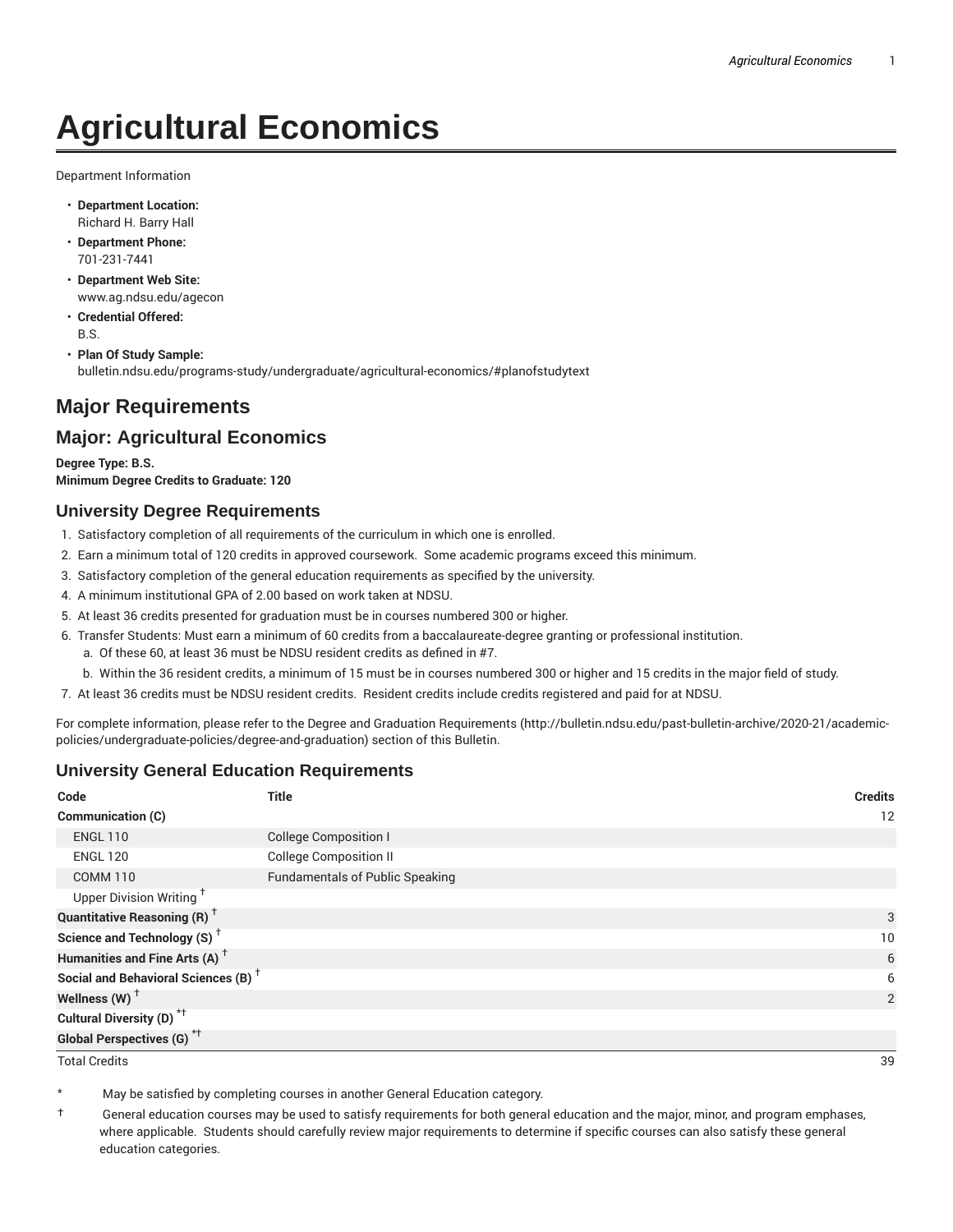• A list of university approved general education courses and administrative policies are available here (http://bulletin.ndsu.edu/past-bulletinarchive/2020-21/academic-policies/undergraduate-policies/general-education/#genedcoursestext).

#### **Major Requirements**

| Code                                                | <b>Title</b>                                                                                                                                                                                                                                                                    | <b>Credits</b> |
|-----------------------------------------------------|---------------------------------------------------------------------------------------------------------------------------------------------------------------------------------------------------------------------------------------------------------------------------------|----------------|
| <b>Core Courses for Agricultural Economics</b>      |                                                                                                                                                                                                                                                                                 |                |
| <b>AGEC 242</b>                                     | Introduction to Agricultural Management                                                                                                                                                                                                                                         | 3              |
| <b>AGEC 244</b>                                     | <b>Agricultural Marketing</b>                                                                                                                                                                                                                                                   | 3              |
| <b>AGEC 246</b>                                     | Introduction to Agricultural Finance                                                                                                                                                                                                                                            | 3              |
| <b>AGEC 339</b>                                     | <b>Quantitative Methods &amp; Decision Making</b>                                                                                                                                                                                                                               | 3              |
| <b>AGEC 375</b>                                     | <b>Applied Agricultural Law</b>                                                                                                                                                                                                                                                 | 3              |
| or AGEC 484                                         | <b>Agricultural Policy</b>                                                                                                                                                                                                                                                      |                |
| Select one of the following:                        |                                                                                                                                                                                                                                                                                 | 3              |
| <b>AGEC 342</b>                                     | Farm and Agribusiness Management II                                                                                                                                                                                                                                             |                |
| <b>AGEC 344</b>                                     | <b>Agricultural Price Analysis</b>                                                                                                                                                                                                                                              |                |
| <b>AGEC 346</b>                                     | <b>Applied Risk Analysis</b>                                                                                                                                                                                                                                                    |                |
|                                                     | Agribusiness & Applied Economics Electives: A minimum of 9 credits of 300-400 AGEC or ECON electives                                                                                                                                                                            | 9              |
| <b>Agriculture Science &amp; Technology:</b>        |                                                                                                                                                                                                                                                                                 | 9              |
| minor from the College of AFSNR.                    | Complete nine (9) credits from two (2) areas in the College of AFSNR other than Agribusiness & Applied Economics. (Includes: ASM, ANSC,<br>ABEN, CFS, ENT, MICR, NRM, PPTH, PLSC, RNG, SOIL & VETS.) EXCEPTION - All 9 credits may be in the same area if a student completes a |                |
| Capstone Experience: Select one of the following:   |                                                                                                                                                                                                                                                                                 | 3              |
| <b>AGEC 420</b>                                     | Integrated Farm and Ranch Management                                                                                                                                                                                                                                            |                |
| <b>AGEC 444</b>                                     | <b>Advanced Commodity Trading</b>                                                                                                                                                                                                                                               |                |
| <b>AGEC 445</b>                                     | Agribusiness Industrial Strategy                                                                                                                                                                                                                                                |                |
| <b>AGEC 446</b>                                     | Agribusiness Finance                                                                                                                                                                                                                                                            |                |
| <b>Support Area:</b>                                |                                                                                                                                                                                                                                                                                 |                |
| <b>ECON 201</b>                                     | Principles of Microeconomics (May satisfy general education category B)                                                                                                                                                                                                         | 3              |
| <b>ECON 202</b>                                     | Principles of Macroeconomics (May satisfy general education category B)                                                                                                                                                                                                         | 3              |
| <b>ECON 341</b>                                     | Intermediate Microeconomics                                                                                                                                                                                                                                                     | 3              |
| <b>ECON 343</b>                                     | Intermediate Macroeconomics                                                                                                                                                                                                                                                     | 3              |
| Select one of the following:                        |                                                                                                                                                                                                                                                                                 | $3-6$          |
| ACCT 102                                            | <b>Fundamentals of Accounting</b>                                                                                                                                                                                                                                               |                |
| ACCT 200                                            | Elements of Accounting I                                                                                                                                                                                                                                                        |                |
| & ACCT 201                                          | and Elements of Accounting II                                                                                                                                                                                                                                                   |                |
| <b>Additional Requirements for Ag Econ</b>          |                                                                                                                                                                                                                                                                                 |                |
| <b>AGRI 150</b>                                     | Agriculture Orientation (Students transferring in 24 or more credits do not need to take 150.)                                                                                                                                                                                  | $\mathbf{1}$   |
| <b>ECON 189</b>                                     | <b>Skills for Academic Success</b>                                                                                                                                                                                                                                              | 1              |
| <b>MIS 116</b>                                      | Business Use of Computers (May satisfy general education category S)                                                                                                                                                                                                            | 3              |
| Select one communication course from the following: |                                                                                                                                                                                                                                                                                 | 3              |
| <b>COMM 212</b>                                     | Interpersonal Communication                                                                                                                                                                                                                                                     |                |
| <b>COMM 216</b>                                     | Intercultural Communication (May satisfy general education category B/D)                                                                                                                                                                                                        |                |
| <b>COMM 308</b>                                     | <b>Business and Professional Speaking</b>                                                                                                                                                                                                                                       |                |
| <b>COMM 315</b>                                     | <b>Small Group Communication</b>                                                                                                                                                                                                                                                |                |
| <b>COMM 383</b>                                     | <b>Organizational Communication I</b>                                                                                                                                                                                                                                           |                |
| <b>MATH 144</b>                                     | Mathematics for Business (or any higher math)                                                                                                                                                                                                                                   | 4              |
| <b>STAT 330</b>                                     | Introductory Statistics (May satisfy general education category R)                                                                                                                                                                                                              | 3              |
| <b>STAT 331</b>                                     | <b>Regression Analysis</b>                                                                                                                                                                                                                                                      | $2 - 3$        |
| or ECON 410                                         | Econometrics                                                                                                                                                                                                                                                                    |                |

Total Credits 71-75

1 Students are advised to consider which capstone course they will take by the end of their second year. This planning allows time to complete the required prerequisites for the capstone prior to the senior year.